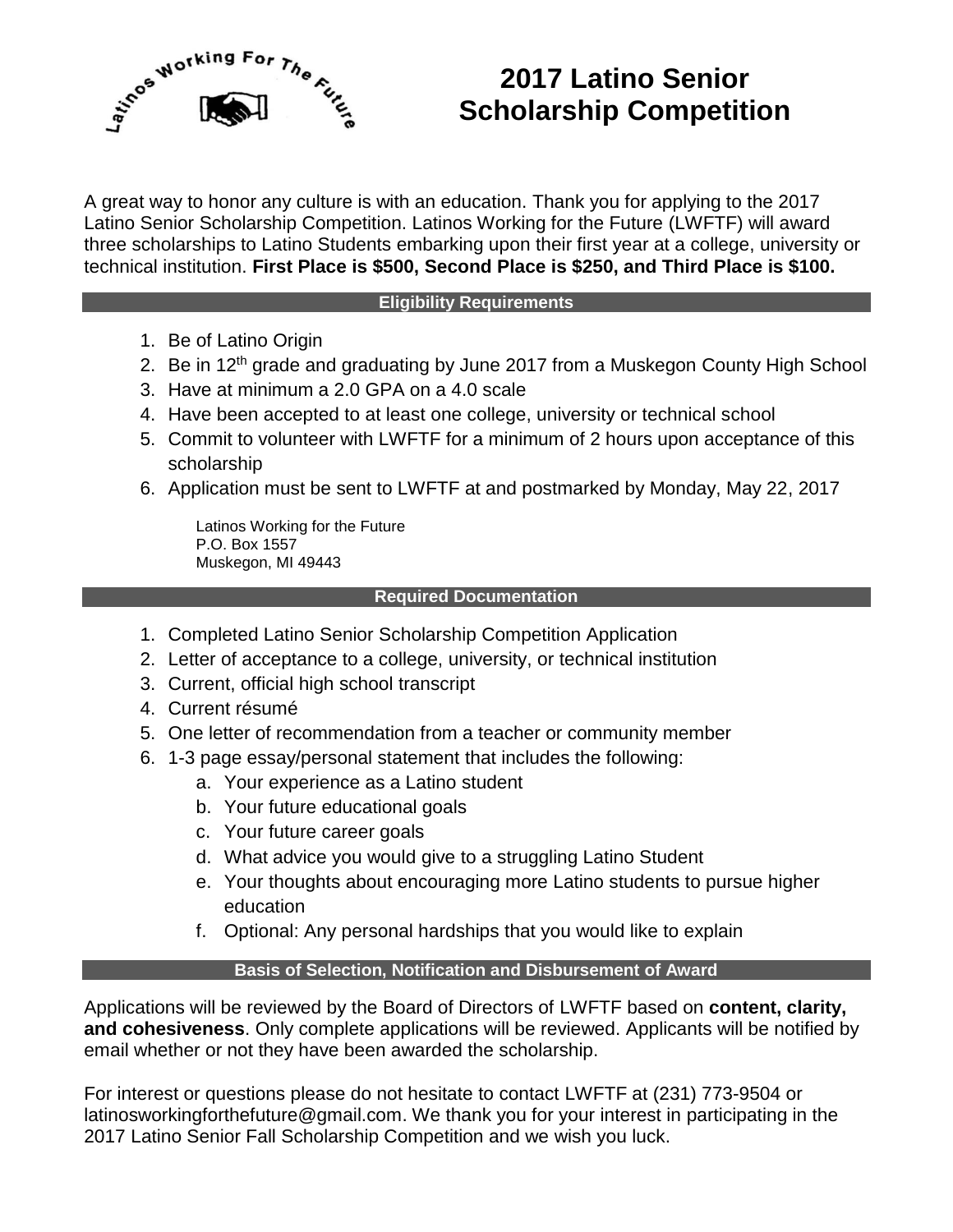

# **2017 Latino Senior Scholarship Competition**

|                                                    |                                                                                                                      |                           | <b>Personal Information</b>                                                                                            |        |                                                                                                                                                                                                                                |  |  |  |
|----------------------------------------------------|----------------------------------------------------------------------------------------------------------------------|---------------------------|------------------------------------------------------------------------------------------------------------------------|--------|--------------------------------------------------------------------------------------------------------------------------------------------------------------------------------------------------------------------------------|--|--|--|
| Full Name:                                         |                                                                                                                      |                           |                                                                                                                        |        | Date: ________________                                                                                                                                                                                                         |  |  |  |
|                                                    | Last                                                                                                                 | First                     |                                                                                                                        | M.I.   |                                                                                                                                                                                                                                |  |  |  |
| Address:                                           |                                                                                                                      |                           |                                                                                                                        |        |                                                                                                                                                                                                                                |  |  |  |
|                                                    | <b>Street Address</b>                                                                                                |                           |                                                                                                                        |        | Apartment/Unit #                                                                                                                                                                                                               |  |  |  |
|                                                    |                                                                                                                      |                           |                                                                                                                        |        |                                                                                                                                                                                                                                |  |  |  |
|                                                    | City                                                                                                                 |                           |                                                                                                                        | State  | ZIP Code                                                                                                                                                                                                                       |  |  |  |
| Phone:                                             | Email: <u>______________________________</u>                                                                         |                           |                                                                                                                        |        |                                                                                                                                                                                                                                |  |  |  |
|                                                    |                                                                                                                      |                           |                                                                                                                        |        |                                                                                                                                                                                                                                |  |  |  |
| Anticipated Major or<br>Choice of Study:           |                                                                                                                      |                           |                                                                                                                        |        |                                                                                                                                                                                                                                |  |  |  |
|                                                    | Have you applied to any colleges or                                                                                  |                           | NO If yes, which ones?                                                                                                 |        |                                                                                                                                                                                                                                |  |  |  |
| universities?                                      |                                                                                                                      | <b>YES</b><br>$\Box$<br>П | <u> 1989 - Johann Stein, markin fan de Frysk kampen oantal fan de Fryske kampen oantal fan de Fryske kampen oantal</u> |        |                                                                                                                                                                                                                                |  |  |  |
|                                                    | Will you attend full time (12 or more credits)                                                                       | <b>YES</b><br>NO.         |                                                                                                                        |        |                                                                                                                                                                                                                                |  |  |  |
|                                                    | the 2013-2014 school year?                                                                                           | $\Box$<br>$\Box$          |                                                                                                                        |        |                                                                                                                                                                                                                                |  |  |  |
|                                                    |                                                                                                                      |                           |                                                                                                                        |        |                                                                                                                                                                                                                                |  |  |  |
|                                                    |                                                                                                                      |                           | <b>Education</b>                                                                                                       |        |                                                                                                                                                                                                                                |  |  |  |
| High School:                                       | <u> 1990 - Johann Barbara, martin a</u>                                                                              |                           |                                                                                                                        |        |                                                                                                                                                                                                                                |  |  |  |
|                                                    |                                                                                                                      |                           | Do you plan on taking                                                                                                  |        |                                                                                                                                                                                                                                |  |  |  |
| Current GPA: ACT/SAT Score:<br>either again? When? |                                                                                                                      |                           |                                                                                                                        |        |                                                                                                                                                                                                                                |  |  |  |
| <b>Honors/Awards</b>                               |                                                                                                                      |                           |                                                                                                                        |        |                                                                                                                                                                                                                                |  |  |  |
|                                                    |                                                                                                                      |                           |                                                                                                                        |        |                                                                                                                                                                                                                                |  |  |  |
|                                                    |                                                                                                                      |                           |                                                                                                                        |        |                                                                                                                                                                                                                                |  |  |  |
|                                                    |                                                                                                                      |                           |                                                                                                                        |        |                                                                                                                                                                                                                                |  |  |  |
|                                                    |                                                                                                                      |                           |                                                                                                                        |        |                                                                                                                                                                                                                                |  |  |  |
|                                                    |                                                                                                                      |                           |                                                                                                                        |        |                                                                                                                                                                                                                                |  |  |  |
|                                                    |                                                                                                                      |                           |                                                                                                                        |        |                                                                                                                                                                                                                                |  |  |  |
|                                                    |                                                                                                                      |                           | <b>Recommendation</b>                                                                                                  |        |                                                                                                                                                                                                                                |  |  |  |
|                                                    | Information about the individual writing your letter of recommendation:                                              |                           |                                                                                                                        |        |                                                                                                                                                                                                                                |  |  |  |
| Full Name:                                         |                                                                                                                      |                           |                                                                                                                        |        | Relationship: example and the set of the set of the set of the set of the set of the set of the set of the set of the set of the set of the set of the set of the set of the set of the set of the set of the set of the set o |  |  |  |
| Company:                                           | <u> 1980 - Jan Samuel Barbara, margaret e populari e populari e populari e populari e populari e populari e popu</u> |                           |                                                                                                                        |        | Phone: <u>____________</u>                                                                                                                                                                                                     |  |  |  |
| Address:                                           |                                                                                                                      |                           |                                                                                                                        | Email: | <u> 1990 - Johann Barbara, martin a</u>                                                                                                                                                                                        |  |  |  |